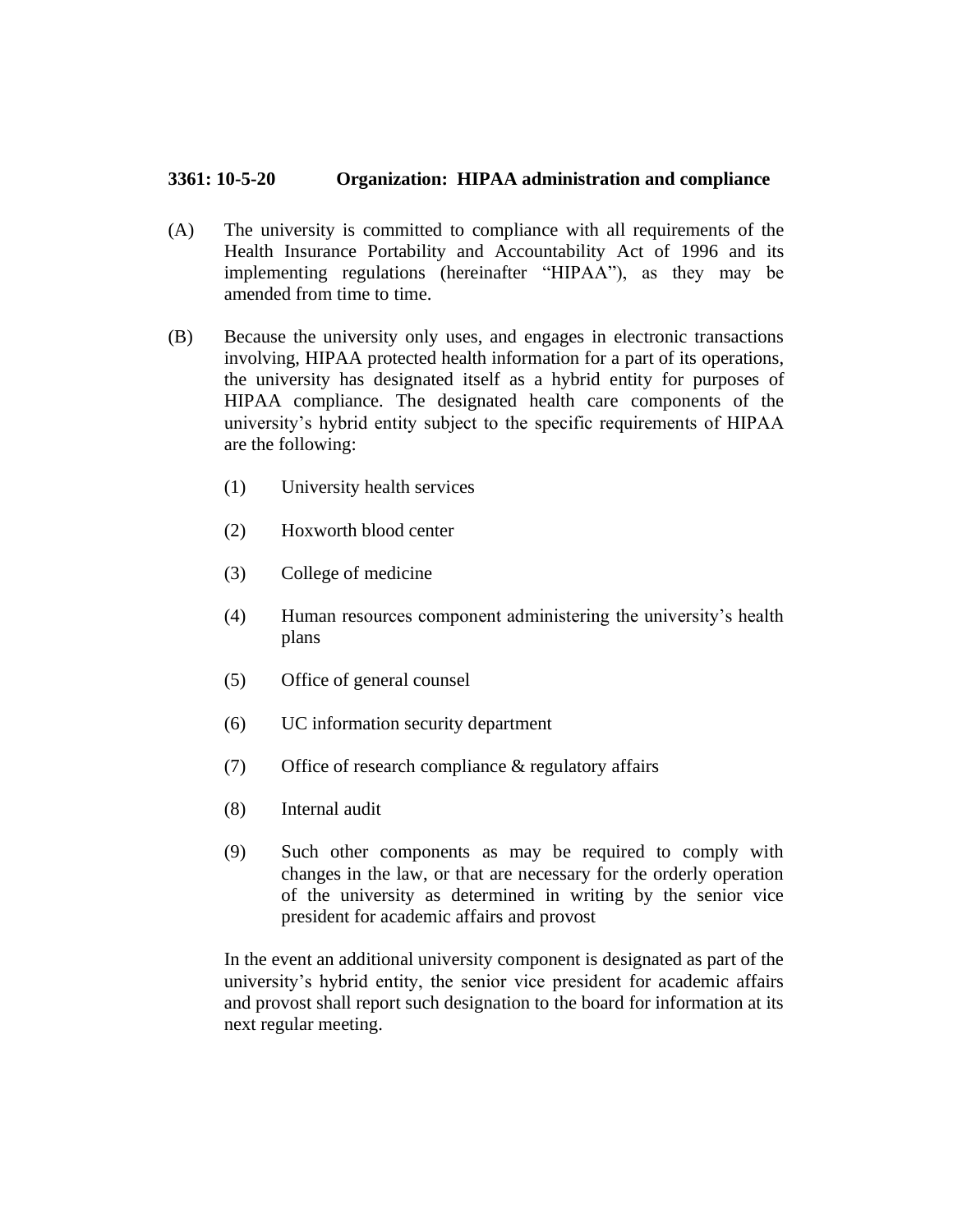- (C) Overall administration of university's HIPAA compliance program shall be the responsibility of the university HIPAA privacy official, who shall be appointed by and shall report to the senior vice president and provost. The responsibilities of the university privacy official shall include:
	- (1) Developing, implementing and maintaining the HIPAA compliance program
	- (2) Coordinating the implementation of appropriate policies and procedures
	- (3) Developing and overseeing the training of employees in the healthcare components of the hybrid entity and other employees as appropriate
	- (4) Serving as the contact person for any HIPAA related complaints and administering appropriate complaint procedures and processes
	- (5) Overseeing HIPAA breach notification
	- (6) Coordinating the implementation and enforcement of sanctions against employees who violate HIPAA policies
	- (7) Conducting HIPAA audits
	- (8) Overseeing institutional HIPAA compliance
	- (9) Developing, implementing and monitoring all other obligations of the university under HIPAA
- (D) Although only the healthcare components of the university's hybrid entity are part of a covered entity for purposes of HIPAA compliance, all employees of the university are required to protect and safeguard the confidentiality of individually identifiable health information relating to the physical or mental health or condition of an individual, the provision of health care to an individual or the payment for health care for an individual. This requirement is a statement of university policy and is not intended to subject components of the university that are not part of the university's hybrid designation to the specific requirements of HIPAA.

| Effective:     | July 15, 2011                                |  |
|----------------|----------------------------------------------|--|
| Certification: | Susan M Stringy                              |  |
|                | Susan M. Stringer                            |  |
|                | Executive Assistant to the Board of Trustees |  |